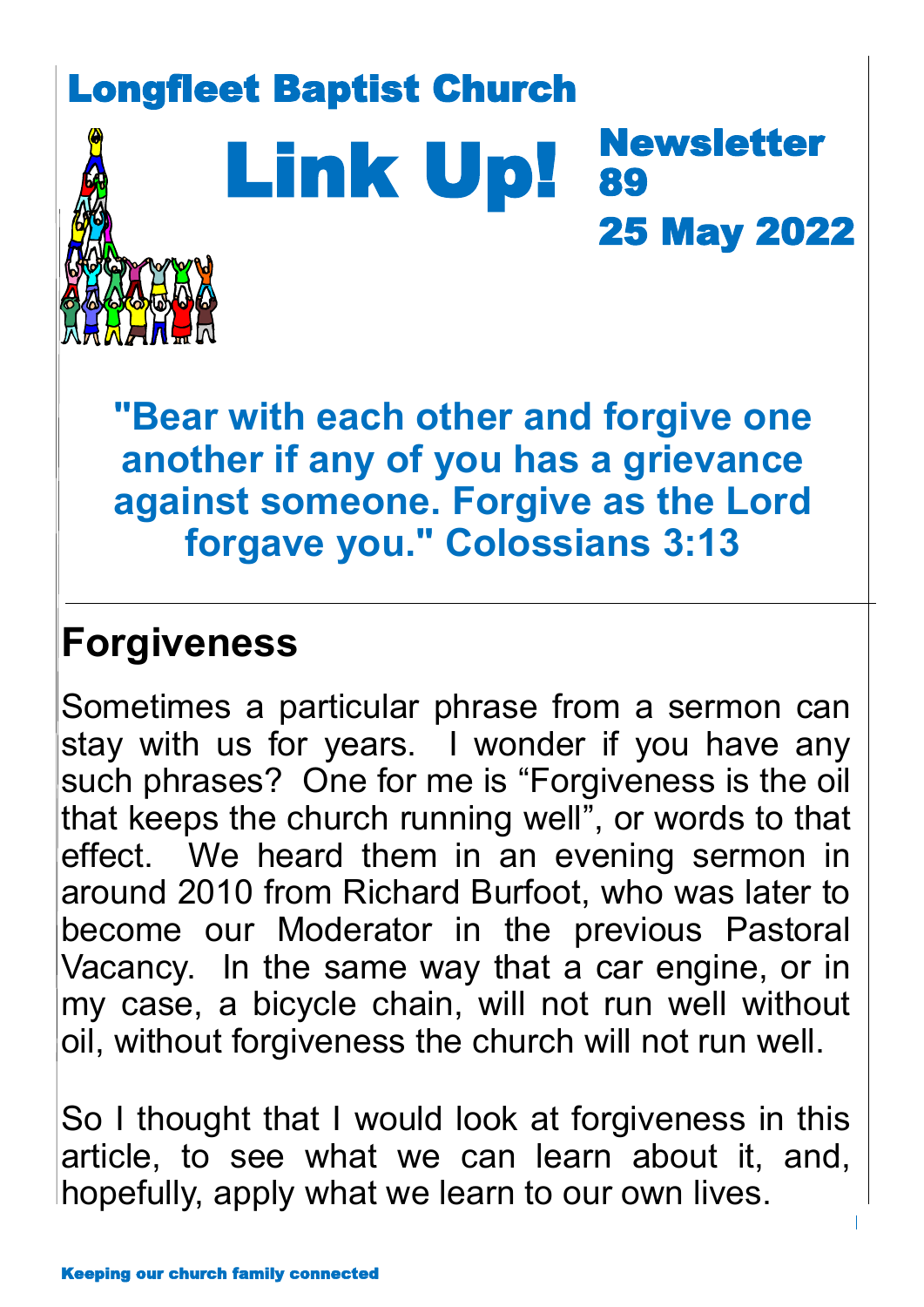The first thing to note is that forgiveness of sin, leading to salvation when we repent and believe and trust in Jesus, is God's business. We cannot gain salvation for another person by forgiving them: it is God's forgiveness that matters. This is illustrated at the end of Luke chapter 7 where the dinner guests are amazed that Jesus forgives sin: the implication is that Jesus is divine.

However, we are instructed to forgive one another and this is a vital part of our discipleship. Jesus states this explicitly in the Sermon on the Mount (Matthew chapter 6) where He says that if we don't forgive then we won't be forgiven. He included it in the Lord's prayer. And we also see it in the epistles, for example in Ephesians chapter 4 and Colossians chapter 3.

But what does forgiving one another look like in practice? Because God has forgiven us we should forgive others, without waiting for them to repent. The goal of forgiveness, a restored relationship, of course does depend on the response of the forgiven one. Forgiving someone means accepting them as Christ accepts us (Romans chapter 15). It means being prepared to work with them again: we can't truly forgive someone but then have nothing to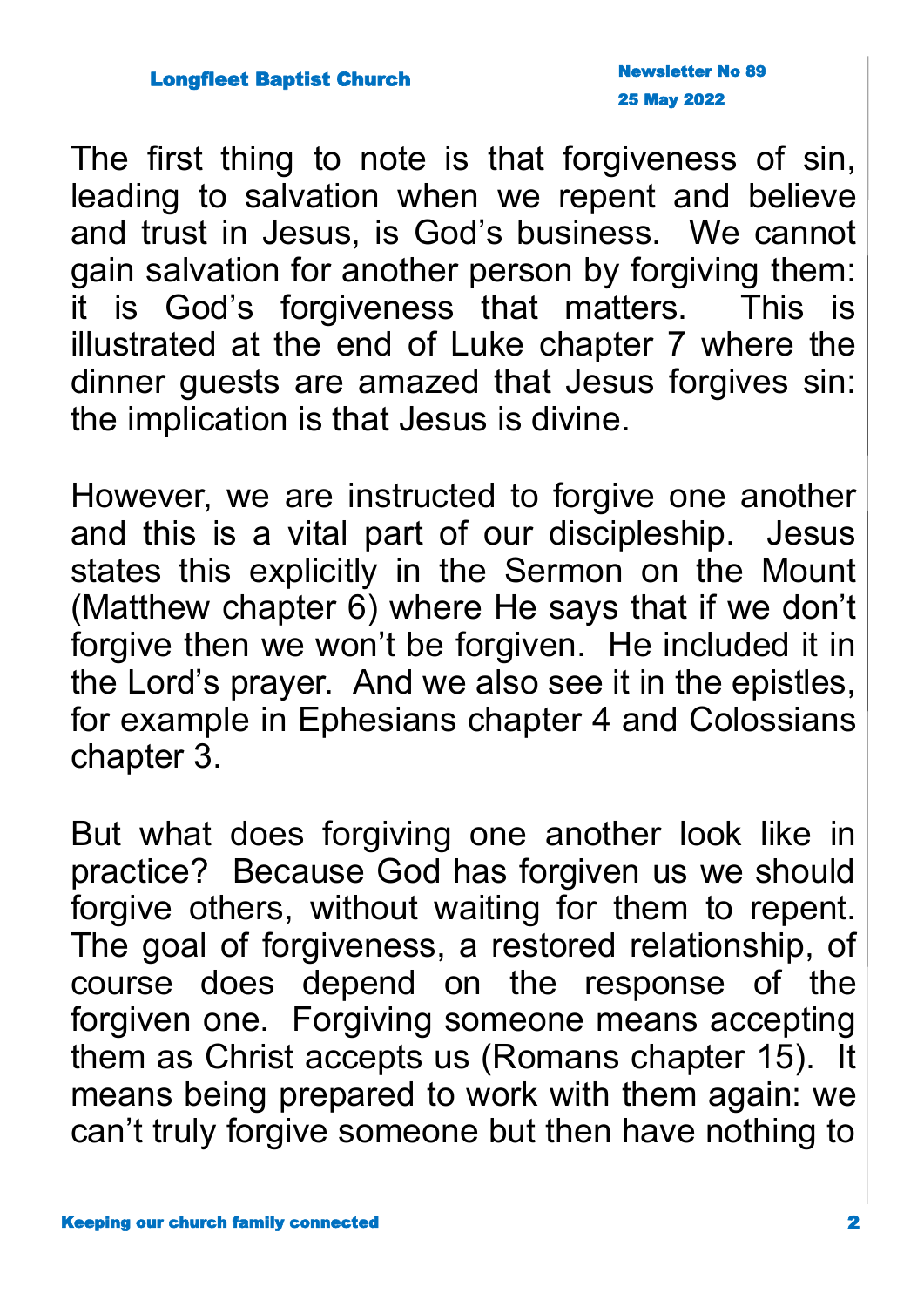do with them. That is not how God forgives us! We should want the best for them.

One part of the Sermon on the Mount which we are perhaps not good at putting into practice is where Jesus says if we come to the altar and remember that a brother or sister has something against us then we should sort that out before giving our offering. I think that principle can be reasonably applied to coming to communion – we should be right with each other as we come.

What happens if we don't forgive one another? Well, that will result in a loss of peace – so we are hurting ourselves if we don't forgive. It will also mean, as our original phrase implies, that the church won't work as well as it should. Apart from affecting the church this may result in us being inward looking and that means fewer people will hear the gospel – so those outside the church may suffer too if we don't forgive one another.

So, just a few thoughts on forgiveness: let's ask God to help us to be the people He wants us to be and to be obedient to His Word.

*George Wright*